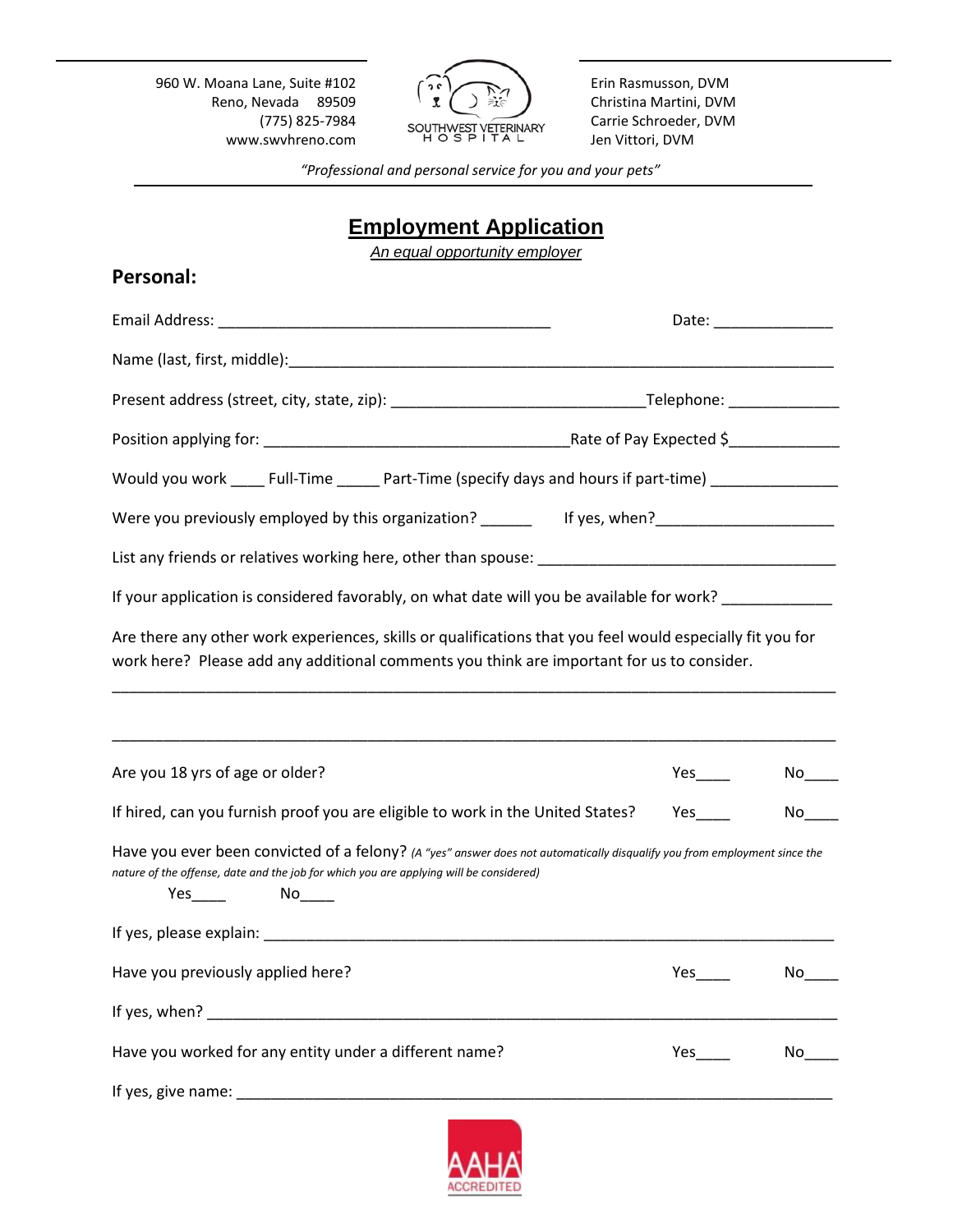## **Personal References** *(not former employers or relatives)*

| Name and Occupation | Address | Phone number |
|---------------------|---------|--------------|
|                     |         |              |
|                     |         |              |
|                     |         |              |

## **Membership in Professional or Civic Organizations** *(do not include racial, religious or*

*nationality groups)*

| Name of Organization | Dates of participation | Offices Held |
|----------------------|------------------------|--------------|
|                      |                        |              |
|                      |                        |              |
|                      |                        |              |

### **Education Record** *(Non-Veterinarians)*

| <b>Name of School</b>         |      | <b>Degree</b><br>Awarded               | Grade<br>Average | <b>Honors</b> |
|-------------------------------|------|----------------------------------------|------------------|---------------|
| High School:                  |      |                                        |                  |               |
| College/University:           |      |                                        |                  |               |
| Business/Trade/Correspondence |      |                                        |                  |               |
| Shorthand?<br>Do you type?    |      | Office machines comfortable operating? |                  |               |
| WPM:                          | WPM: |                                        |                  |               |

**Work History** *(begin with the most recent, list all past employers, including any pertinent military experience)*

| Address:                | Phone:          |
|-------------------------|-----------------|
| Supervisor:             | Dates employed: |
| Reason for termination: |                 |
|                         |                 |
|                         |                 |
|                         |                 |

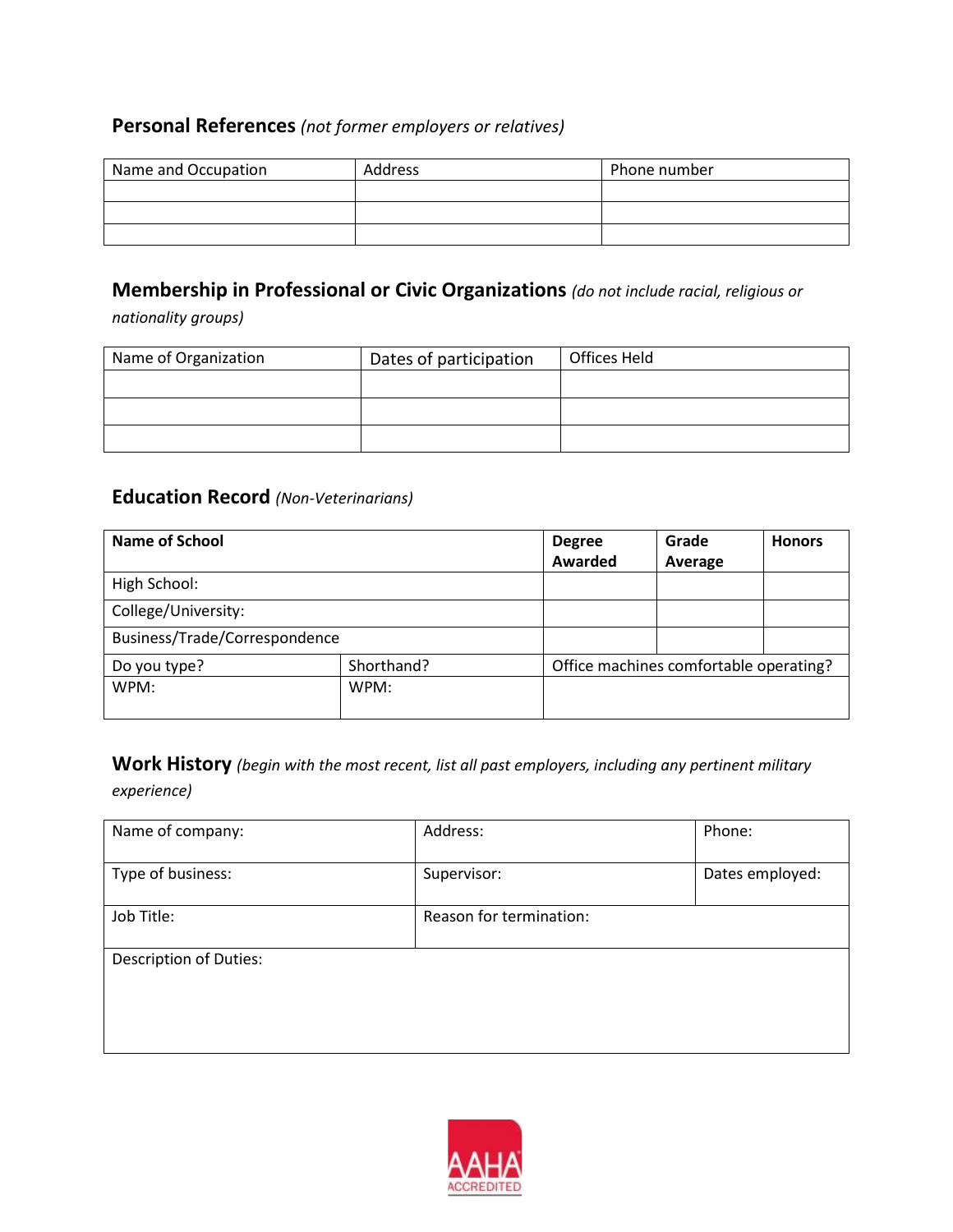| Name of company:              | Address:                | Phone:          |
|-------------------------------|-------------------------|-----------------|
| Type of business:             | Supervisor:             | Dates employed: |
| Job Title:                    | Reason for termination: |                 |
| <b>Description of Duties:</b> |                         |                 |
|                               |                         |                 |

| Name of company:              | Address:                | Phone:          |
|-------------------------------|-------------------------|-----------------|
| Type of business:             | Supervisor:             | Dates employed: |
| Job Title:                    | Reason for termination: |                 |
| <b>Description of Duties:</b> |                         |                 |
|                               |                         |                 |

| Name of company:              | Address:                | Phone:          |
|-------------------------------|-------------------------|-----------------|
| Type of business:             | Supervisor:             | Dates employed: |
| Job Title:                    | Reason for termination: |                 |
| <b>Description of Duties:</b> |                         |                 |
|                               |                         |                 |

#### **Affidavit**

I certify that all information I have provided in this application is true and complete. I understand that any false information or omission may disqualify me from further consideration for employment and may result in my dismissal if discovered at a later date. I understand that the employer may request an investigative consumer repot from a consumer reporting agency. This report may include information as to my character, reputation, personal characteristics and mode of living obtained from neighbors, friends, former employers, schools and others. I understand I have the right to make a written request within a reasonable time for the disclosure of the name and address of the consumer reporting agency so that I may obtain a complete disclosure of the nature and scope of the investigation. I authorize the investigation of any or all statements contained in this application and also authorize any person, school, current employer (except as previously noted), past employers and organizations named in this application to provide relevant information and opinions that may be useful in making a hiring decision. I release such persons and organizations named in this application to provide relevant information and opinions that may be useful in making a hiring decision. I release such person and organizations from any legal liability in making such statements. I UNDERSTAND THAT THIS APPLICATION OR SUBSEQUENT EMPLOYMENT DOES NOT CREATE A CONTRACT OF EMPLOYEMENT NOR GUARANTEE EMPLOYEMENT FOR ANY DEFINITE PERIOD OF TIME. IF EMPLOYED, I UNDERSTAND THAT I HAVE BEEN HIRED AT THE WILL OF THE EMPLOYER AND MY EMPLOYEMENT MAY BE TERMINATED AT ANY TIME, WITH OR WITHOUT CAUSE AND WITH OR WITHOUT NOTICE. I have read, understand and by my signature consent to these statements.